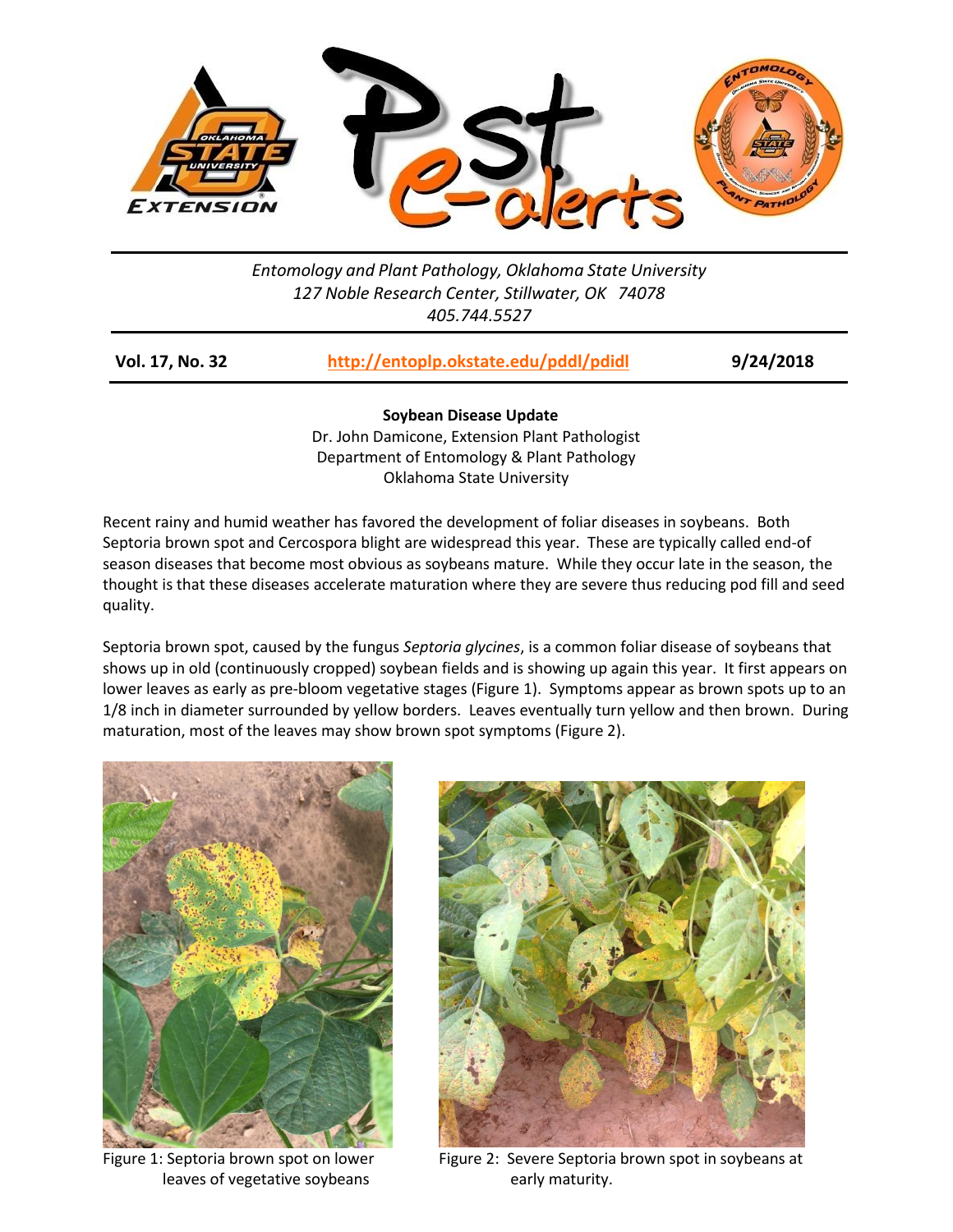Cercospora blight, caused by the fungus *Cercospora kikuchii*, is most apparent on upper leaves first causing a purple-colored general leaf discoloration late in the season during pod fill stages of soybean development (Figure 3). Affected leaves and petioles become bronze in color (Figure 4) and leaves eventually fall from the petioles which initially remain upright and attached. The fungus also causes purple seed stain (Figure 5) which reduces seed quality. Researchers at LSU have determined that the purple seed stain and leaf blight phases of the disease may be caused by different strains or species of the fungus. This may explain why resistance to Cercospora blight on the foliage and purple seed stain is under different genetic control.



Cercospora blight blight blight



Figure 3. Purple leaf discoloration caused by Figure 4: Advanced development of Cercospora



Figure 5. Purple seed stain caused by *Cercospora kikuchii*.

Control of Cercospora blight and Septoria brown spot is best achieved with crop rotation since these pathogens survive on old crop residue. While resistance to Cercorspora blight has been identified, it has not been well developed and is currently not listed as a soybean variety trait by seed companies. There is no reported resistance to Septoria leaf spot. Therefore, farmers cannot select resistant varieties as a control option. Fungicide application during early set stages generally reduced levels of disease leaves at beginning maturity, but yield responses have been variable. Fortunately these diseases occur late in the season and non-treated soybeans can still produce good yields.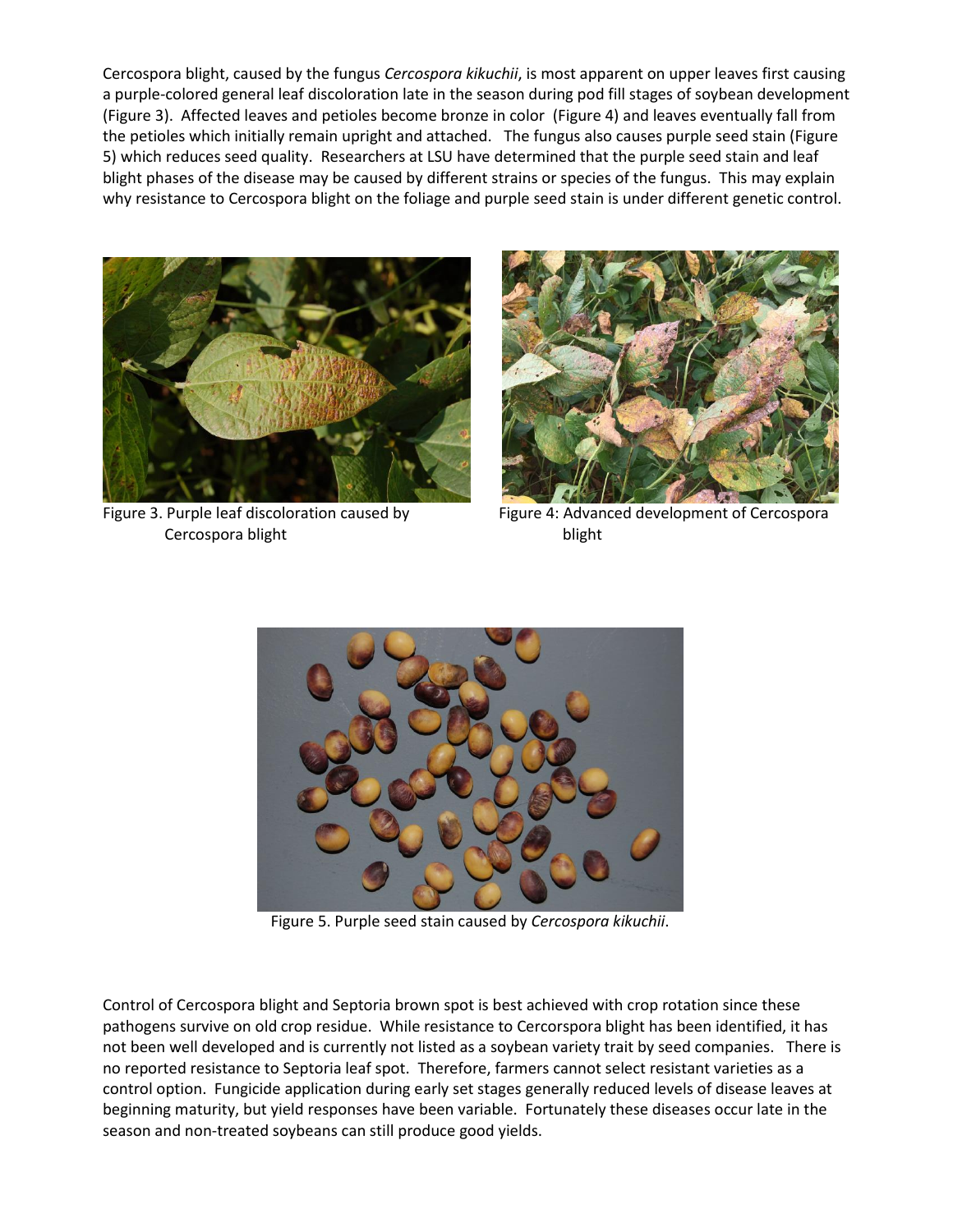Charcoal rot, caused by the fungus *Macrophomina phaseolina* is a common soilborne disease that has showed up again this year. It is favored by hot dry weather which has periodically occurred this growing season. Plants in areas of the field turn pale green to yellow and wilt and die. Leaves typically remain attached. Affected plants show reddish brown discoloration of the root system followed by the extensive development of charcoal grey discoloration caused by the formation of numerous microsclerotia of the fungus imbedded in the root system. We have recently seen microsclerotia colonizing the pith (Figure 6) of declining soybeans (Figure 7). The discolored pith is typical of another soybean disease called brown stem rot, however this disease is not thought to occur in Oklahoma and generally causes more extensive pith hollowing and discoloration than observed here. We are evaluating these samples further but it appears that charcoal rot is the cause because symptoms such as microsclerotia in the pith, reddish brown defoliation of the pith and vascular system are reported symptoms of charcoal rot.



 Figure 6. Abundant microsclerotia (black specks) in the pith of lower stem.



Figure 7. Declining area of soybeans affected by charcoal rot.